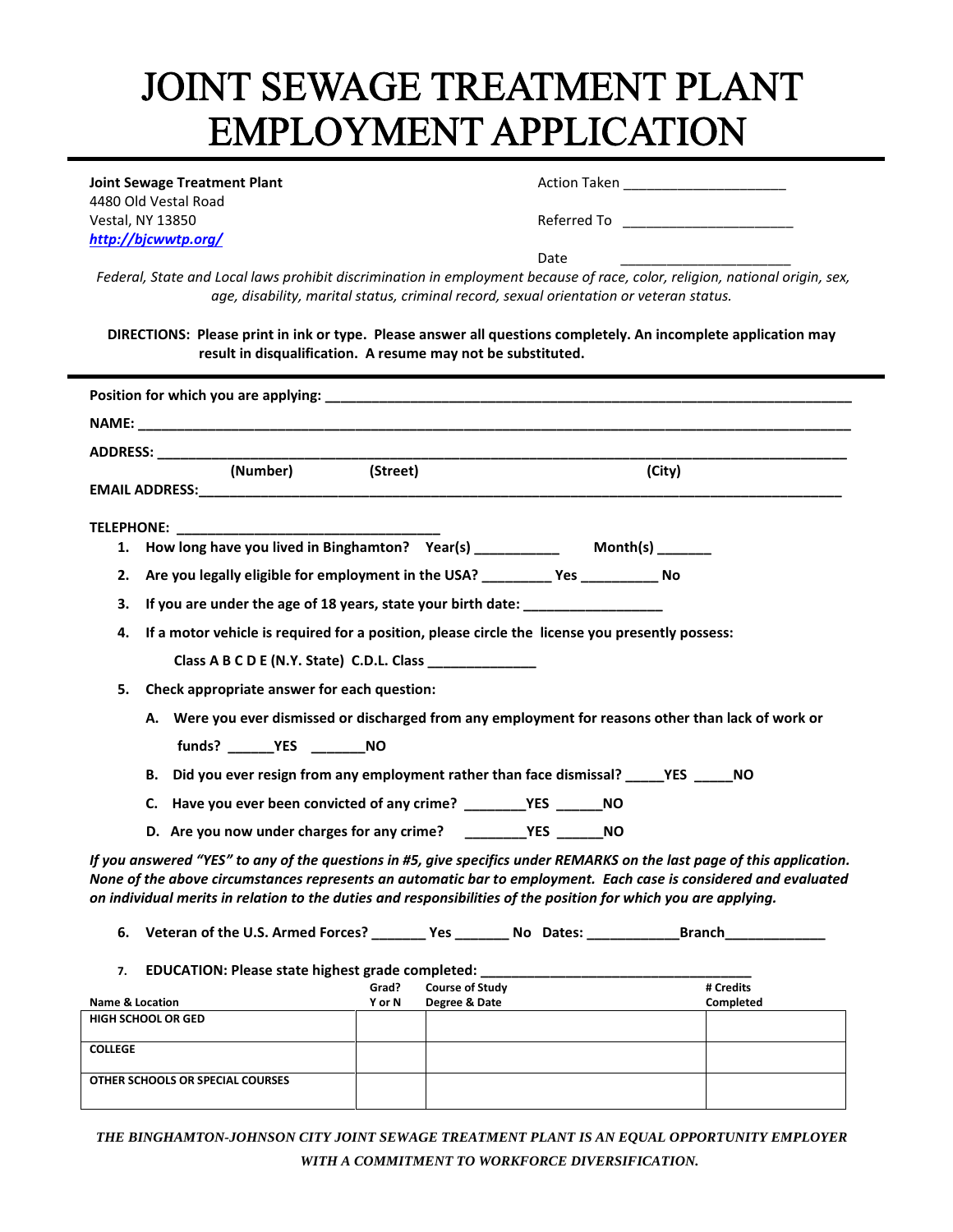## 8. EMPLOYMENT

Describe your employment history as completely as possible, starting with your most recent employer. Please include all relevant skills and experience.

|              | I AFFIRM THE STATEMENTS MADE ON THIS APPLICATION (INCLUDING ATTACHED PAPERS) ARE TRUE UNDER THE |  |  |
|--------------|-------------------------------------------------------------------------------------------------|--|--|
|              | PENALTIES OF PERJURY. FALSE STATEMENTS SHALL BE SUFFICIENT CAUSE FOR DISMISSAL.                 |  |  |
|              |                                                                                                 |  |  |
|              |                                                                                                 |  |  |
|              |                                                                                                 |  |  |
| Rev 1/6/2020 |                                                                                                 |  |  |
|              |                                                                                                 |  |  |
|              |                                                                                                 |  |  |

THE BINGHAMTON-JOHNSON CITY JOINT SEWAGE TREATMENT PLANT IS AN EQUAL OPPORTUNITY EMPLOYER WITH A COMMITMENT TO WORKFORCE DIVERSIFICATION.